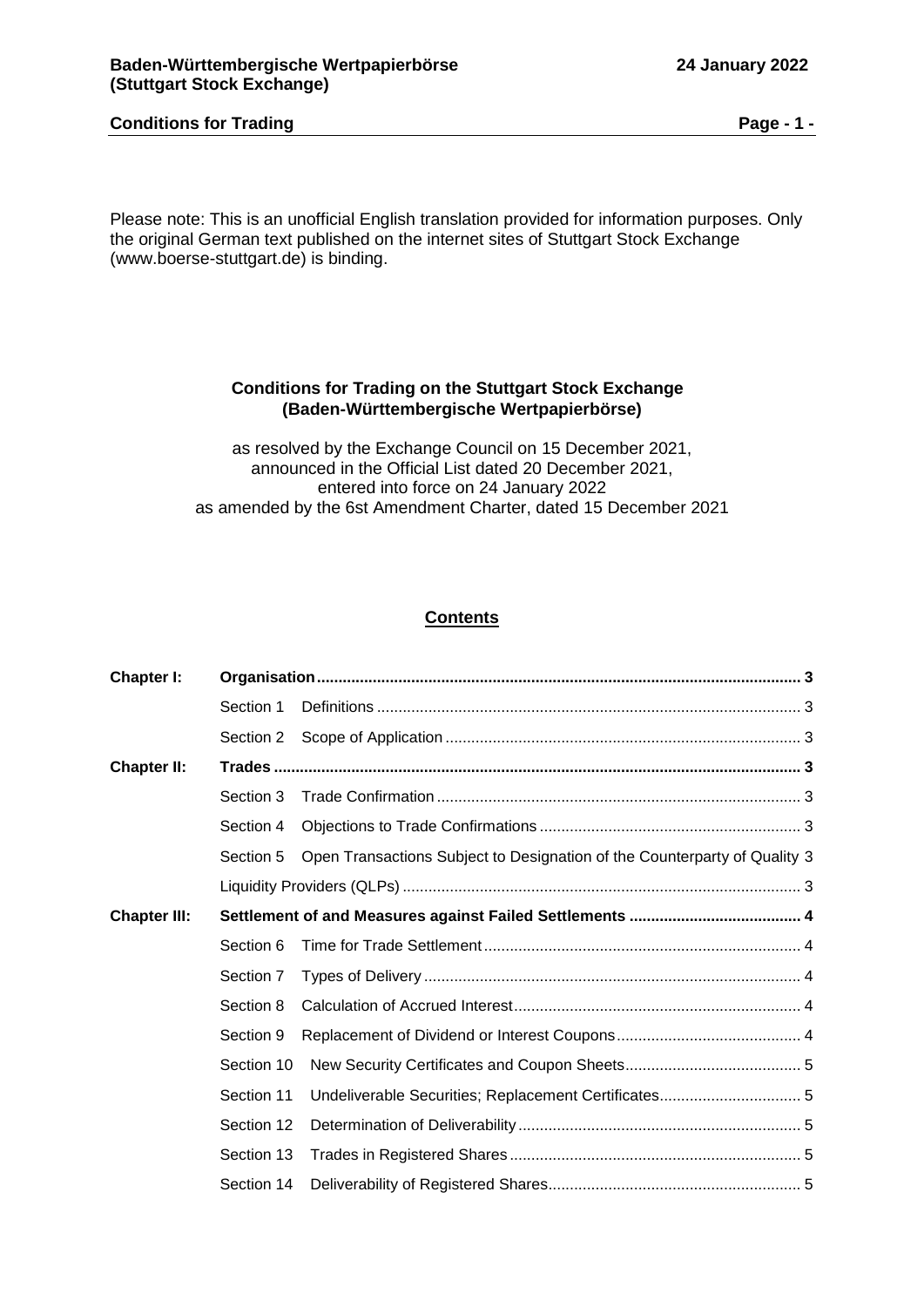# **Conditions for Trading Page - 2 -** Section 15 [Trades in Partly-Paid Shares....................................................................](#page-5-0) 6 Section 16 [Trades in Repayable Securities................................................................](#page-5-1) 6

|                    | Section 17             |                                                              |  |
|--------------------|------------------------|--------------------------------------------------------------|--|
|                    | Section 18<br>Currency | Inclusion of Exchange Rates for Bonds Denominated in Foreign |  |
|                    | Section 19             |                                                              |  |
|                    | Section 20             |                                                              |  |
|                    | Section 21             |                                                              |  |
|                    | Section 22             |                                                              |  |
|                    | Section 23             |                                                              |  |
|                    | Section 24             |                                                              |  |
| <b>Chapter IV:</b> |                        |                                                              |  |
|                    |                        |                                                              |  |
|                    | Section 26             |                                                              |  |
|                    | Section 27             |                                                              |  |
|                    | Section 28             |                                                              |  |
|                    |                        |                                                              |  |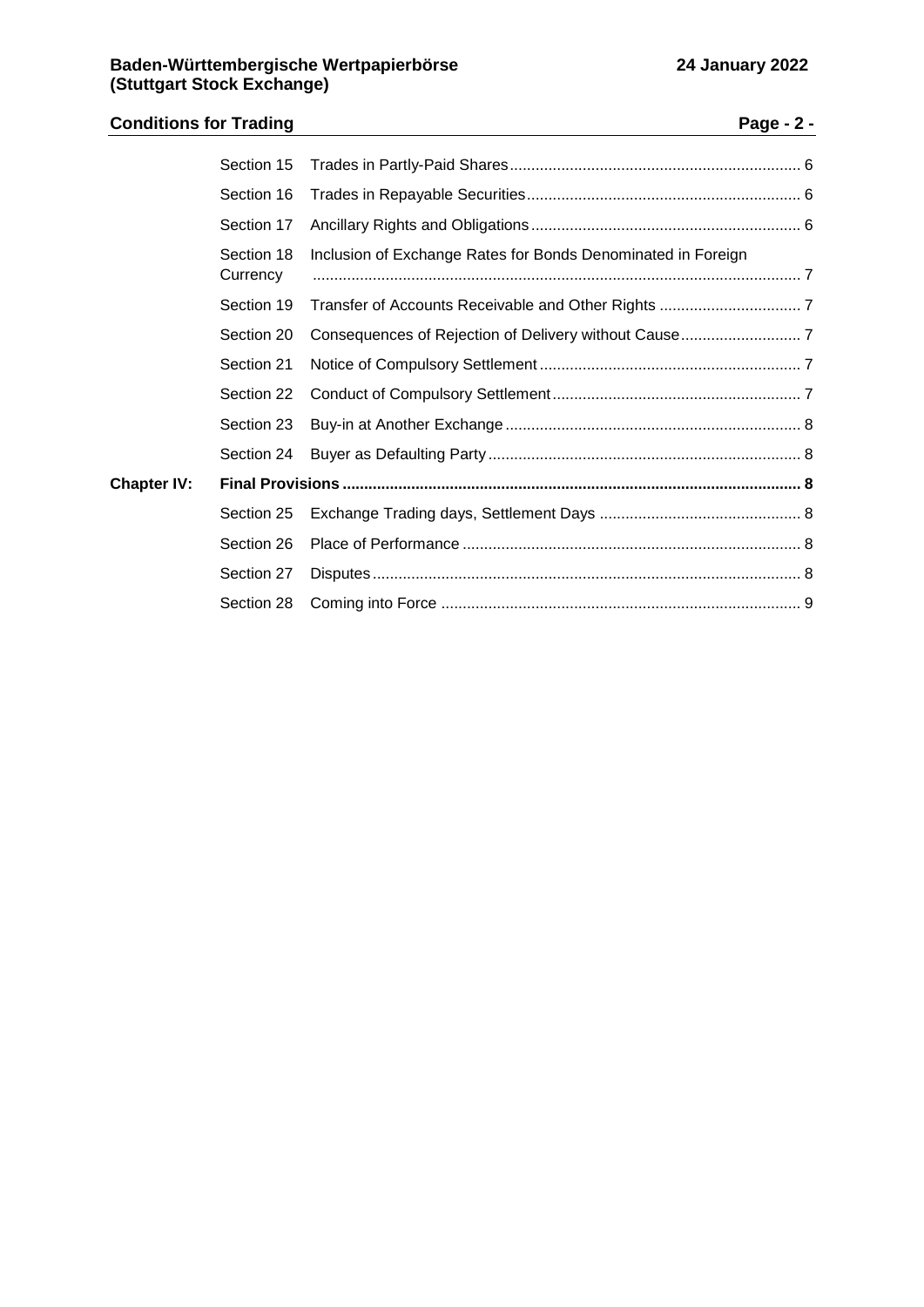# **Conditions for Trading Page - 3 -**

<span id="page-2-0"></span>**Chapter I: Organisation**

# <span id="page-2-1"></span>**Section 1 Definitions**

The definitions as set out in section 1 of the Exchange Rules as amended from time to time shall apply.

# <span id="page-2-2"></span>**Section 2 Scope of Application**

Trades in securities, which are effected within the electronic trading system on the Exchange, are deemed to be effected upon the following conditions.

# <span id="page-2-3"></span>**Chapter II: Trades**

# <span id="page-2-4"></span>**Section 3 Trade Confirmation**

Each party will receive a computerised settlement note (Schlussnote) confirming execution, which will include counterparty details. Where no counterparty has been specified yet, an 'Aufgabe' settlement note (*Aufgabenschlussnote*) will be transmitted after close of trading.

# <span id="page-2-5"></span>**Section 4 Objections to Trade Confirmations**

- (1) Objections to a trade confirmation or its content, or objections concerning the lack of a trade confirmation despite the trade having been executed, must be raised without undue delay, but in any case no later than 10:00 a.m. on the next settlement day. Late objections may be rejected. The provisions on suspensions of – and changes to – price determinations shall remain unaffected.
- (2) Any such objections must be raised vis-à-vis the Board of Management, stating the reasons for objection.
- (3) Where the party raising the objection requires complete or partial rescission of the trade and such rescission is not effected or not effected as promised, the party raising the objection shall have the right to appeal to the Arbitration Tribunal, if and to the extent that the parties have agreed upon this.

# <span id="page-2-7"></span><span id="page-2-6"></span>**Section 5 Open Transactions Subject to Designation of the Counterparty of Quality Liquidity Providers (QLPs)**

- (1) Where, in connection with the matching of buy and sell orders, the counterparty is not identified immediately but only after trade execution (*Aufgabegeschäft*), the buyer must be notified of the seller by no later than the end of the following Exchange trading day and the seller must be notified of the buyer by no later than the end of the second Exchange trading day following the transmission of the 'Aufgabe' settlement note (closing). The trade shall be executed upon identification of the counterparty.
- (2) Only enterprises admitted to the Exchange may be named as sellers or purchasers under the preceding paragraph 1.
- (3) Subsequent identification can be effected at a different price to the price originally determined.
- (4) Where subsequent identification is effected at a different price than the price originally determined, the party who is subsequently notified of their counterparty shall
	- 1. be entitled to request a refund of any amount overpaid from the QLP responsible for the relevant security; or
	- 2. be obliged to make up any amount underpaid to the QLP responsible for the relevant security.
- (5) To the extent that the open transaction subject to designation of the counterparty is closed at a price which is different from the price originally determined for the open transaction subject to designation of the counterparty, any amounts resulting from the price difference are due at the delivery of the securities.
- (6) Where the admitted enterprise has not been notified of the counterparty within the time limits specified in section 1 above, said admitted enterprise may claim performance from the QLP responsible for the relevant security.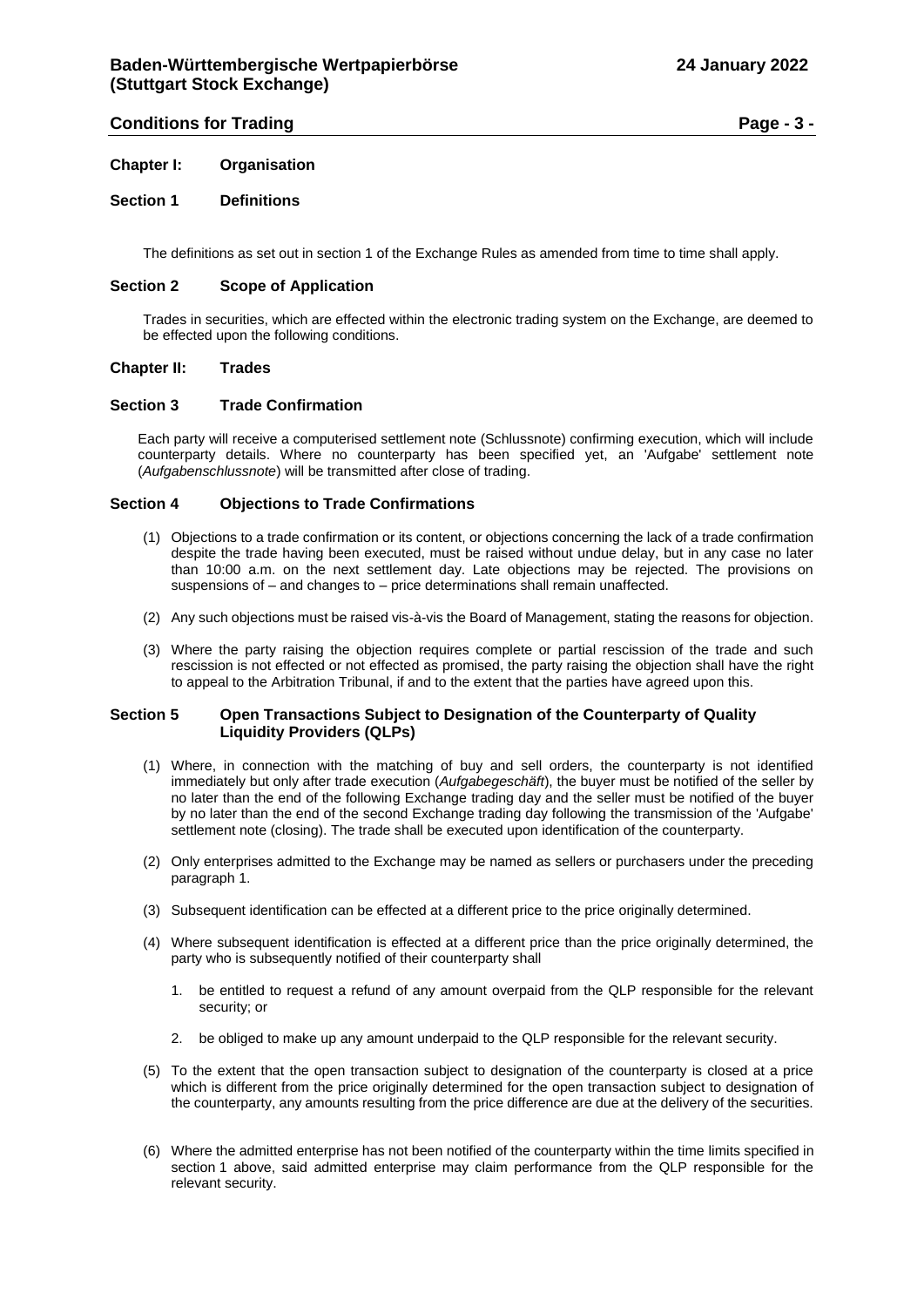# **Conditions for Trading Page - 4 -**

(7) The provisions on compulsory settlement shall apply.

# <span id="page-3-0"></span>**Chapter III: Settlement of and Measures against Failed Settlements**

#### <span id="page-3-1"></span>**Section 6 Time for Trade Settlement**

- (1) Exchange trades shall be delivered and settled on the scheduled settlement date.
- (2) The scheduled settlement date shall be in principle the second contractual day of performance following trade execution.
- (3) The Board of Management may determine a provision deviating from paragraph 2 as the scheduled settlement date for transactions concerning investment funds.

# <span id="page-3-2"></span>**Section 7 Types of Delivery**

- (1) Delivery must take place in the form of a transfer of ownership interest in a bulk of fungible securities on collective deposit (*Girosammelbestand*), or in another form of custody suitable for the execution of Exchange trades (e.g. with a foreign depository), or in the form of a transfer of securities deliverable through an exchange. Interim certificates are not deliverable.
- (2) Deliveries of securities eligible for collective custody must be made in the form of a book entry transfer through a securities depository which is admissible pursuant to section 1 (3) of the German Securities Deposit Act (*Depotgesetz*), unless the Board of Management has specified otherwise, pursuant to section 13 (5) of the Exchange Rules of the Stuttgart Stock Exchange. Securities not included in collective custody may be delivered via this depository.
- (3) Delivery in a special form, or in specific denominations, or of physical securities of a particular series or group, may not be requested.

# <span id="page-3-3"></span>**Section 8 Calculation of Accrued Interest**

- (1) With respect to trades in debt securities, accrued interest will be calculated at the rate at which the relevant securities bear interest, unless otherwise announced by the Board of Management.
- (2) The seller is entitled to accrued interest, up to and including the calendar day prior to performance. The calculation of interest shall be governed by the terms and conditions applicable to the relevant security.

#### <span id="page-3-4"></span>**Section 9 Replacement of Dividend or Interest Coupons**

- (1) With respect to the delivery of securities, the next following dividend coupon (with regard to the trade date) may be replaced by another dividend coupon for the same security (same German security identification number (WKN)/international security identification number (ISIN)) having the same denomination and maturity. This also applies to foreign securities denominated in a foreign currency, subject to any other provisions being made by the Board of Management.
- (2) Delivery of securities may be made without the interest coupon that will fall due next, provided that the recipient is reimbursed for the value of the missing interest coupon; with respect to bonds denominated in foreign currency that do not have a fixed conversion rate, the value of the missing interest coupon shall be calculated based on the exchange rate determined pursuant to section 18 on the day on which the trade was entered into. This shall not apply to bonds which are traded flat of interest.
- (3) In the case of a delivery with respect to a trade in bonds with warrants attached, the warrant which has been separated but is of the same type and denomination may bear a number different than the number of the bond delivered if it can be traded separately.
- (4) With respect to the delivery of shares from which the dividend coupon has been separated after the annual general meeting, the value of the dividend coupon may be set off against the purchase price unless it represents rights other than the dividend claim. In the case of foreign shares, the amount to be set off shall be calculated based upon a market-driven exchange rate determined on the day on which the dividend became payable; if such day is not an Exchange trading day, the calculation shall be made on the basis of a market-driven exchange rate for the next Exchange trading day.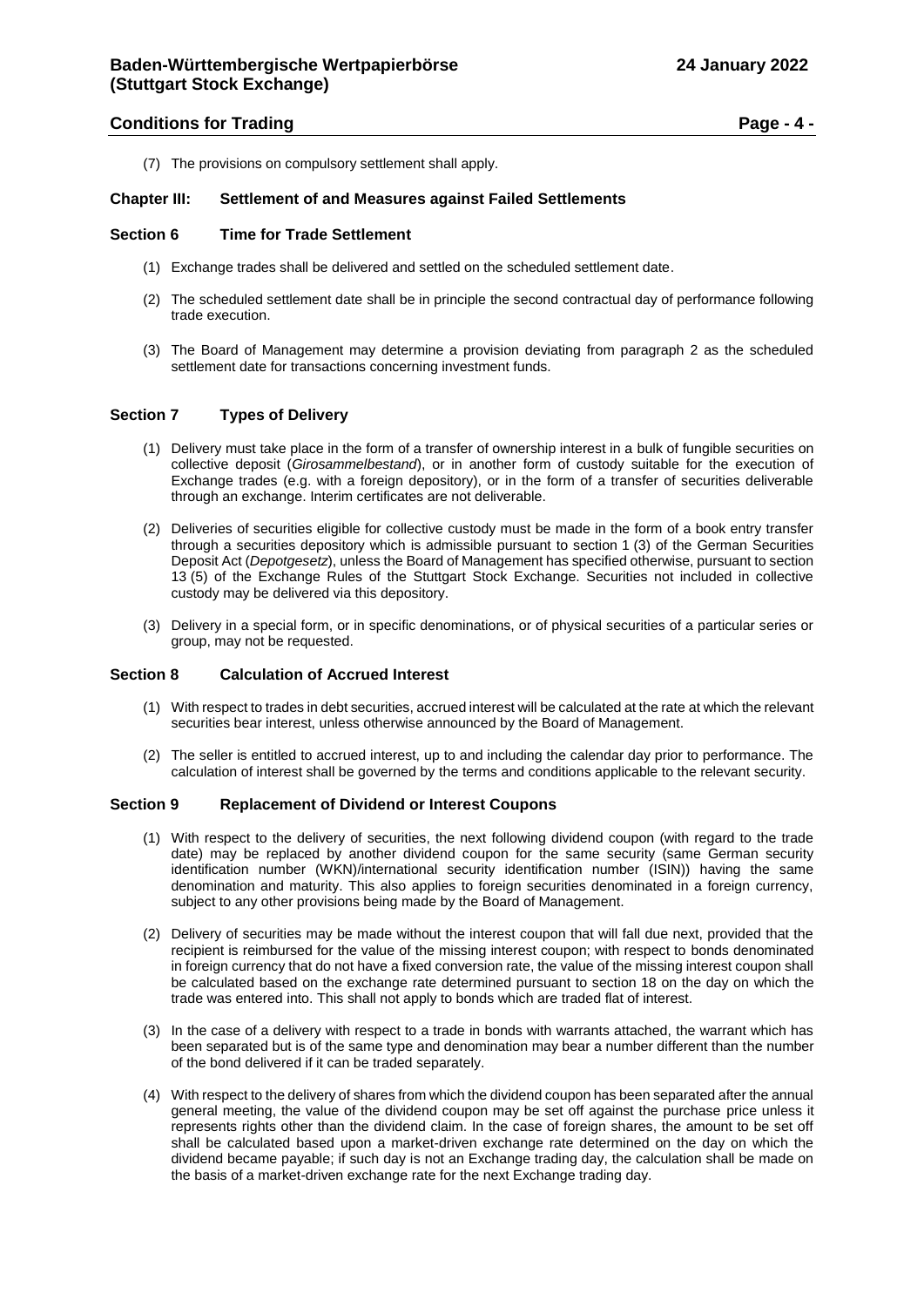# <span id="page-4-0"></span>**Section 10 New Security Certificates and Coupon Sheets**

- (1) If new security certificates and/or coupon sheets are issued, only new security certificates and coupon sheets will be deliverable as of the end of the first month following the commencement of their issuance, unless otherwise determined by the Board of Management.
- (2) If the issuance of new coupon sheets is announced at a time when an old interest or dividend coupon is still attached to the certificate, only new security certificates and coupon sheets will be deliverable as of the end of the first month following the commencement of their issuance, in the absence of other provisions.

# <span id="page-4-1"></span>**Section 11 Undeliverable Securities; Replacement Certificates**

- (1) Securities are undeliverable if
	- 1. they are forged or have been adulterated;
	- 2. they are incomplete or have not been issued in complete form;
	- 3. they show material mutilations; or
	- 4. a public notice procedure (*Aufgebotsverfahren*) has been instituted or public objections have been raised (*mit Opposition belegt*) with respect to them; in accordance with standard market practice, public objections are deemed to have been raised with respect to securities that have been included in the list of objected securities (*Oppositionsliste*) of the "Wertpapier-Mitteilungen".
- (2) The purchaser may request delivery of deliverable securities instead of undeliverable securities; in such case, rescission of the trade cannot be claimed. If the seller does not comply with the buyer's request without delay, the buyer is entitled to conduct compulsory settlement.
- (3) The buyer must notify the seller of any defects pursuant to paragraph (1) no. 2 to 4 no later than one month after delivery; otherwise, delivery is deemed to have been approved by the buyer.
- (4) If replacement certificates are issued following a court decision with respect to lost securities barring any holder's title (*Ausschlussurteil*), such replacement certificates constitute deliverable securities only if the issuer has endorsed each of them as a "Replacement Certificate" (*Ersatzurkunde*), such endorsement bearing a legally binding signature on behalf of the issuer.
- (5) If an issuer replaces a mutilated certificate with a new certificate, such certificate must not be endorsed as a replacement certificate if the mutilated certificate has been destroyed and the new certificate is identical in all respects to the other certificates representing securities of the same kind and if it bears the number of the destroyed certificate.

# <span id="page-4-2"></span>**Section 12 Determination of Deliverability**

The relevant securities depository shall determine whether securities are undeliverable, pursuant to section no. 1 to 3 above.

# <span id="page-4-3"></span>**Section 13 Trades in Registered Shares**

If a transfer of registered shares is subject to the consent of the issuer (section 68 (2) of the German Stock Corporation Act (*Aktiengesetz* – "AktG")) or if the rights of a buyer of shares can only be exercised upon his or her entry into the share register (section 67 (2) of the AktG), the refusal of the consent or of the entry into the share register does not give the buyer a claim for repayment of the purchase price or for damages unless the refusal is due to a defect pertaining to the endorsement, transfer in blank or application in blank for registration of transfer.

# <span id="page-4-4"></span>**Section 14 Deliverability of Registered Shares**

- (1) Registered shares are deliverable if the most recent, and only the most recent, transfer (section 68 (1) of the AktG) has taken the form of an endorsement in blank.
- (2) In addition, registered shares which are transferable only with the consent of the company (section 68 (2) of the AktG) are deliverable if the most recent, and only the most recent, transfer has been effected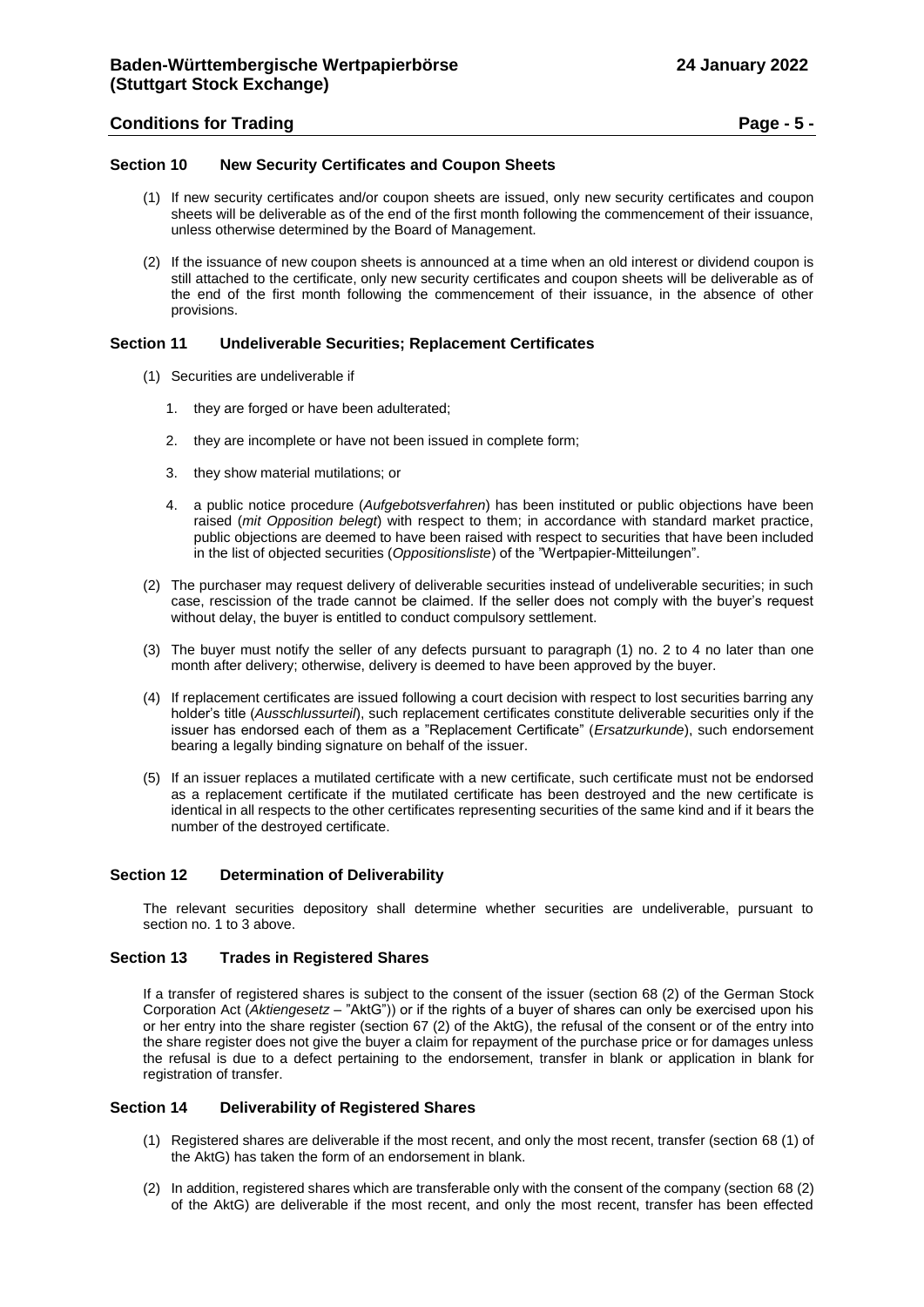# **Conditions for Trading Page - 6 -**

through a transfer in blank or if applications in blank from the seller for registration of transfer are attached to the shares.

(3) Section 7 (1) through (3) above shall apply *mutatis mutandis*.

#### <span id="page-5-0"></span>**Section 15 Trades in Partly-Paid Shares**

- (1) In the event of a trade in partly-paid shares, the buyer must evidence to the seller within ten Exchange trading days following delivery that he or she has applied for transfer to the new shareholder with the company. If the buyer does not comply with this obligation, the seller may request from the buyer security in an amount equal to the capital contribution not yet made. Even in the event of a timely application, the buyer must furnish collateral to the seller upon request if the new shareholder has not been registered with the company within eight weeks after delivery.
- (2) The obligation to furnish collateral to the seller does not arise if the purchaser has previously furnished collateral to the company in order to effect the registration of transfer.
- (3) The collateral furnished to the seller shall be released as soon as the new shareholder has been registered with the company. A statement from the company confirming registration shall suffice as evidence of registration.
- (4) The costs of registration of transfer shall be borne by the buyer.

# <span id="page-5-1"></span>**Section 16 Trades in Repayable Securities**

- (1) Trading in bonds shall be suspended two Exchange trading days prior to the date of the drawing notified to the Board of Management. Quotation shall be resumed on the second Exchange trading day following the date of the drawing.
- (2) Upon notice of early redemption of an issue in whole or in part as well as voluntary repurchase or conversion offers, trading in the debt securities in question shall be suspended immediately, until the end of the Exchange trading day following the publication of such measure. The Board of Management may adopt different rules.
- (3) Trading in debt securities due in whole, or with respect to which notice of early redemption has been given, will be discontinued two Exchange days prior to maturity. This shall also apply to convertible bonds and bonds with warrants attached. For warrants issued by German public limited companies on their own shares, trading shall be discontinued no later than one Exchange trading day prior to the expiration of the option right. If the conversion right expires prior to the discontinuation of trading in the bonds upon final maturity, an announcement will be made until discontinuation to the effect that the quotation of the bond is meant 'ex conversion right'. The Board of Management may adopt different rules.
- (4) Upon notice of the early redemption of certain securities or securities in certain denominations, the deliverability of such securities or securities in such denominations will be revoked immediately.
- (5) With respect to drawings or early redemptions in part, trades which have been entered into prior to the discontinuation of the quotation must be settled at least one day prior to the drawing or the early redemption in part.
- (6) In the event that securities have been delivered which have been drawn or in respect to which notice of partial early redemption was given prior to the settlement day, the buyer has the right, within ten Exchange trading days after the settlement day, to request an exchange of such securities for securities which have not been drawn or in respect to which no notice of early redemption has been given.
- (7) The buyer may claim damages if the seller has neither delivered securities nor sent a list of transferred securities (Nummernaufgabe) in writing or by written telecommunication by the day prior to the drawing, and if the buyer thus loses the benefit of the drawing or the partial early redemption. The amount of damages is calculated based upon the difference between the redemption price and the price for the trade in question, multiplied by the ratio of the amount of redemption payments and the amount of securities outstanding prior to the drawing or the early redemption.

# <span id="page-5-2"></span>**Section 17 Ancillary Rights and Obligations**

Unless otherwise provided and subject to applicable rules, securities must be delivered including all rights and obligations pertaining to them at the time at which the trade was entered into.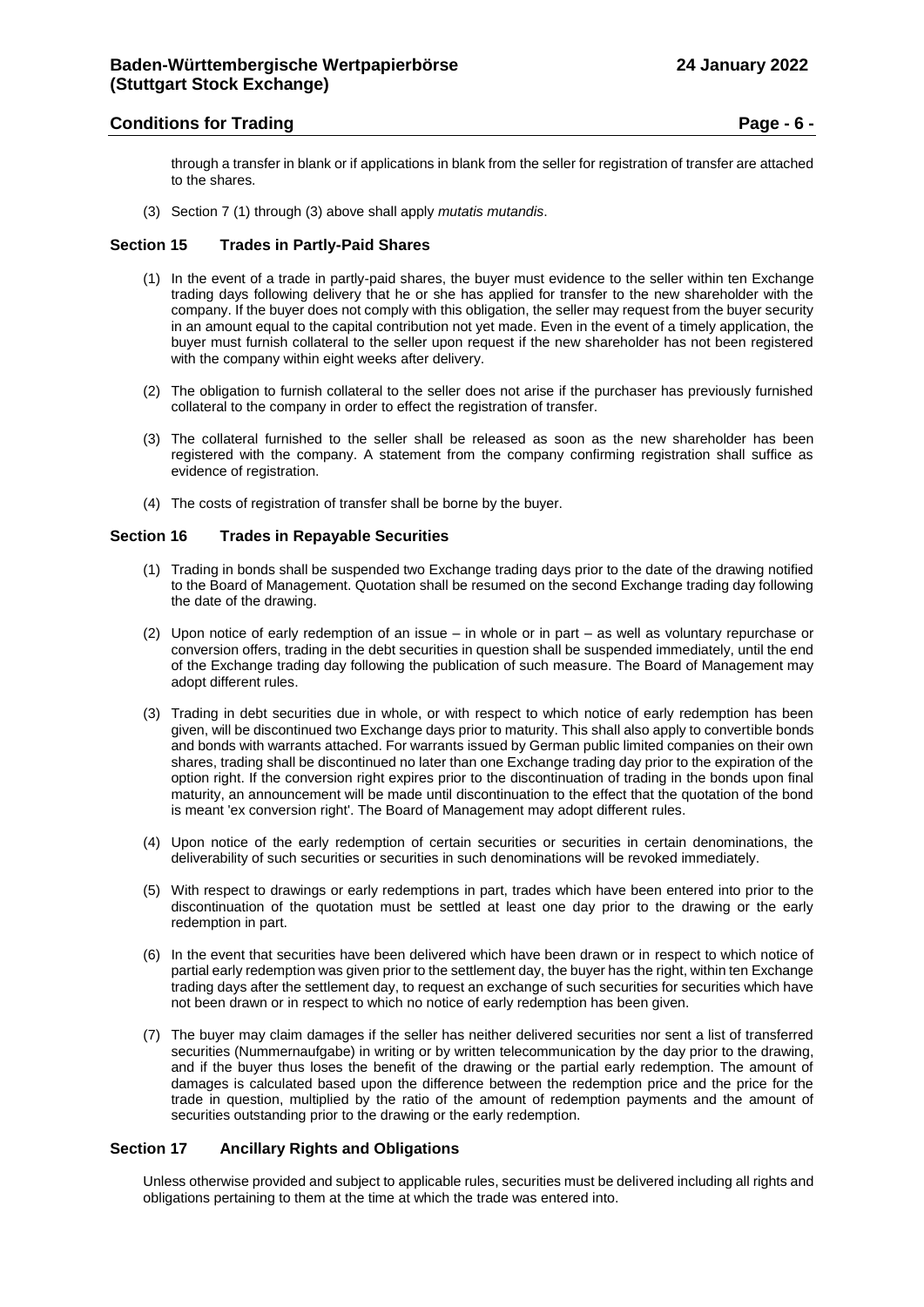# **Conditions for Trading Page - 7 -**

# <span id="page-6-0"></span>**Section 18 Inclusion of Exchange Rates for Bonds Denominated in Foreign Currency**

Where bonds are traded in foreign currency and the trades entered into in such bonds are settled in euros, this shall be based on an exchange rate that is in line with prevailing market conditions. The Board of Management is authorised to specify more detailed requirements concerning exchange rates, and the extent to which these rates are binding.

# <span id="page-6-1"></span>**Section 19 Transfer of Accounts Receivable and Other Rights**

Accounts receivable and other rights arising from Exchange trades may only be transferred to enterprises admitted to trading on the Exchange. This shall not apply in the event of a transfer of accounts receivable to a deposit protection scheme.

#### <span id="page-6-2"></span>**Section 20 Consequences of Rejection of Delivery without Cause**

If a buyer rejects the delivery of securities without cause, the buyer must reimburse the seller for the loss of interest, calculated at the applicable rate for the marginal lending facility of the European Central Bank, and for any other direct damages which the seller may have incurred.

#### <span id="page-6-3"></span>**Section 21 Notice of Compulsory Settlement**

- (1) If a party has not settled in a timely manner, the non-defaulting party may specify a grace period for performance by registered mail or in writing, return receipt requested, or by fax, in any case under penalty of compulsory settlement (Zwangsregulierung). The grace period may elapse no earlier than one-and-ahalf hours prior to the commencement of Exchange trading on the next Exchange trading day if the defaulting party received the letter at his or her offices no later than thirty minutes prior to the commencement of Exchange trading or at the Exchange no later than thirty minutes after the commencement of Exchange trading, in all other cases no earlier than one-and-a-half hours prior to the commencement of Exchange trading on the next succeeding Exchange trading day. If the grace period expires without settlement being effected, the non-defaulting party may conduct compulsory settlement on the Exchange trading day on which the grace period expires.
- (2) Such notice shall be deemed to have been served on the defaulting party if the notice cannot be served on the defaulting party, for reasons within the control of that party – especially where the defaulting party has failed to give notice of any changes to contact details which must be notified pursuant to section 13 (6) of the Exchange Rules. In the case of fax transmission, evidence of the notice of compulsory settlement having been served (or of the attempt to deliver such notice) may be provided by way of the fax transmission report showing the defaulting party's number as being ready for fax reception.
- (3) If a party has indicated its unwillingness or inability to perform, or the exchange of a security which has been declared undeliverable has been refused, the other party may conduct compulsory settlement without delay and without granting a grace period.
- (4) The same applies if a party becomes insolvent, has ceased payments, or submits composition proposals with respect to undisputed obligations to his or her creditors, or does not make payment with respect to undisputed and due debts. Obligations which have been declared valid by a final and non-appealable court decision or by an arbitration award which has been declared enforceable pursuant to the rules of the German Code of Civil Procedure (Zivilprozessordnung) are treated as undisputed debts. Compulsory settlement may be carried out without delay as soon as the non-defaulting party becomes aware of the circumstances set out in sentence 1.
- (5) If the defaulting party declares, prior to being given notice of compulsory settlement or in response to such notice, that it is unable to instruct the performance of an Exchange trade due to governmental or judicial measures, compulsory settlement may only be conducted if no deposit insurance scheme has guaranteed the future settlement of the securities trades within two Exchange trading days. In the event of a dispute, the Arbitration Tribunal will decide if (and to the extent) the parties have agreed upon. In exceptional cases, the Arbitration Tribunal may permit the non-defaulting party to rescind the trade.

#### <span id="page-6-4"></span>**Section 22 Conduct of Compulsory Settlement**

(1) If the non-defaulting party chooses to carry out compulsory settlement, this must be effected in the form of a purchase or sale at the next possible price determined on the day of compulsory settlement.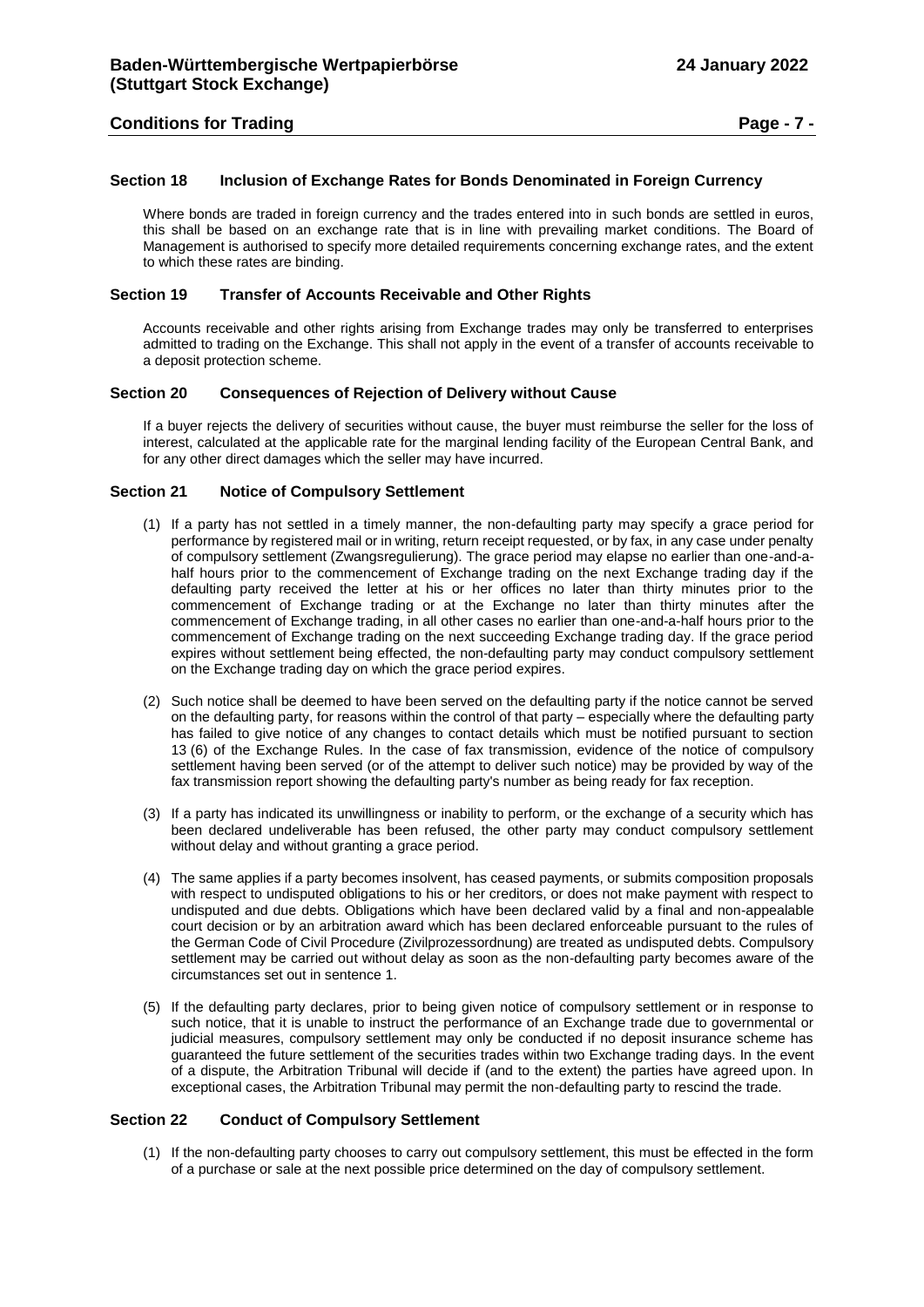# **Conditions for Trading Page - 8 -**

- (2) The non-defaulting party must inform the defaulting party of the conduct of compulsory settlement and the price of compulsory settlement on the day of compulsory settlement, by registered mail or in writing, return receipt requested, or by fax; otherwise, compulsory settlement will not be binding on the defaulting party. Section 21 (1) sentences 3 and 4 shall apply *mutatis mutandis*. The non-defaulting party must notify the defaulting party without delay if compulsory settlement was successfully executed. The non-defaulting party's claim on delivery against the defaulting party shall lapse upon such notice being given. If the defaulting party has made delivery during the period between the deadline for giving notice of, and successful execution of compulsory settlement, the non-defaulting party shall have the right to choose whether to accept delivery of the securities, at the Exchange price originally determined, or to reject acceptance.
- (3) The defaulting party shall reimburse the non-defaulting party for the usual transaction fees incurred for compulsory settlement, plus other expenses.
- (4) If compulsory settlement was not possible (or only possible in part) on the day on which it should have been conducted pursuant to section 21 above, the non-defaulting party must inform the defaulting party thereof on such day by registered mail or in writing, return receipt requested, or by fax. Section 21 (1) sentences 3 and 4 shall apply *mutatis mutandis*. The non-defaulting party shall conduct compulsory settlement at the next possible price determination.
- (5) If compulsory settlement has been conducted too early or too late, the defaulting party must not be charged a price less favourable than the next possible price on the Exchange trading day on which compulsory settlement would have had to be effected.

# <span id="page-7-0"></span>**Section 23 Buy-in at Another Exchange**

- (1) As an alternative to a buy-in at the Stuttgart Stock Exchange, compulsory settlement may be carried out through a buy-in at the home exchange, with the non-defaulting party acting as principal, or by a purchase or sale at another exchange (excluding Stuttgart and the security's home exchange) where liquidity in the security concerned was higher during the 30 days preceding the execution of compulsory settlement.
- (2) Notice of any buy-in at another exchange must be given to the Board of Management, by fax; the Board of Management may request that the non-defaulting party provide evidence of the higher liquidity prevailing at the chosen exchange.

#### <span id="page-7-1"></span>**Section 24 Buyer as Defaulting Party**

Where the defaulting party is the buyer in a trade, the defaulting buyer shall pay, as of the day following the settlement day of performance, loss of interest calculated at the applicable rate for the marginal lending facility of the European Central Bank, or default interest in accordance with sections 286 and 288 of the German Civil Code. The seller shall retain the right to claim higher damages.

I

# <span id="page-7-2"></span>**Chapter IV: Final Provisions**

# <span id="page-7-3"></span>**Section 25 Exchange Trading days, Settlement Days**

- (1) An Exchange trading day is each day on which Exchange trading takes place at Stuttgart Stock Exchange and on which securities which are admitted to trading can, in principle, be traded, irrespective of whether quotation is suspended for individual securities. The Board of Management shall determine the Exchange trading days, and make them public.
- (2) Any Exchange Day and any additional day so determined by the Board of Management that serve solely for the delivery on Exchange Trades shall be deemed to be a settlement day.

#### <span id="page-7-4"></span>**Section 26 Place of Performance**

The place of performance for all trades governed by the foregoing Conditions shall be Stuttgart.

#### <span id="page-7-5"></span>**Section 27 Disputes**

If and in so far as agreed upon by the parties, the Arbitration Tribunal of the Stuttgart Stock Exchange shall rule on any disputes arising out of transactions governed by the foregoing Conditions.